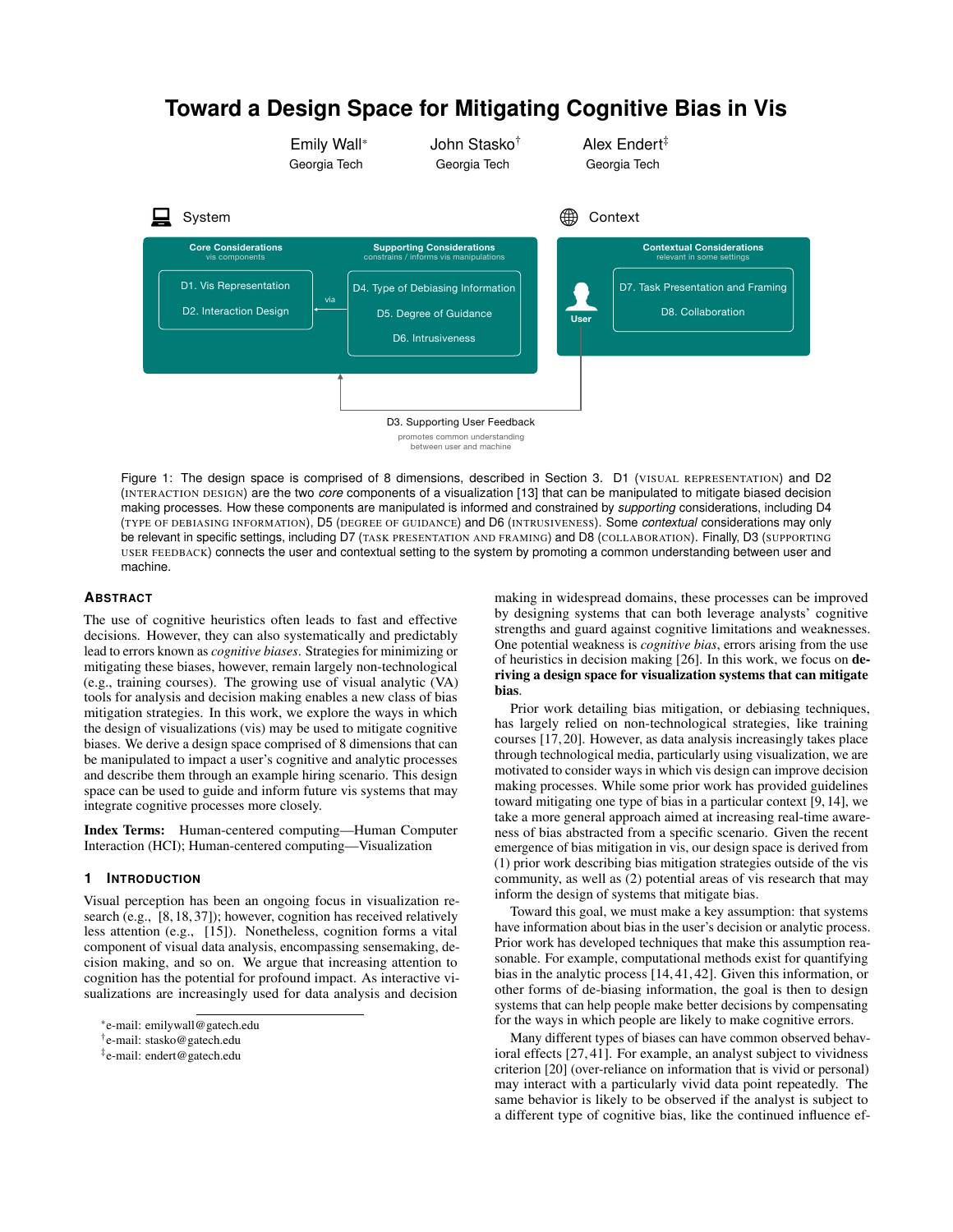fect [\[20\]](#page-4-7) (continued reliance on a piece of evidence, even after it has been discredited). As a result, some mitigation strategies can, to varying degrees, have an effect on multiple types of biases [\[1\]](#page-4-13). Hence, in this design space, we do not focus on any specific type of cognitive bias. Rather, we find it prudent to introduce design considerations for mitigating bias and improving analytic *processes*, agnostic to a specific type of bias.

Within this context, the contribution of this work is the derivation of 8 dimensions of vis design that designers should consider when developing systems to mitigate biased decision making, or retrofitting such capabilities in existing tools. These dimensions represent aspects of a vis system that can be manipulated in specific contexts to mitigate biased decision making. We concretize these dimensions through examples. In supplemental materials, we further include the design of a hypothetical VA system, fetch.data, to illustrate potential bias mitigation interventions. While prior work on bias mitigation in the context of vis and visual analytics is limited, we find it timely to scaffold design efforts going forward when building systems that can mitigate biased decision making.

# <span id="page-1-1"></span>**2 RELATED WORK**

We organize related work as (1) existing strategies for mitigating cognitive bias (primarily outside of the VIS community), and (2) driving areas of visualization research that may inform bias mitigation in the context of the VIS community.

### **2.1 Existing Strategies for Mitigating Bias**

Prior work categorized bias mitigation strategies in the context of intelligence analysis as either *training interventions* or *procedural interventions* [\[27\]](#page-4-12). We utilize the same terminology to refer more broadly to bias mitigation strategies in the context of data analysis and decision making, described next.

Training Interventions. Training interventions often come in the form of education (e.g., training courses, videos, and reading material [\[17,](#page-4-6) [20\]](#page-4-7)) that may examine past errors to inform future decision making. Serious games (video games designed with educational purposes) have proven a more effective alternative to traditional means of bias training (e.g., [\[36\]](#page-4-14)). These techniques educated analysts about cognitive biases, but nonetheless did little to mitigate negative effects when biases inevitably occurred in the analytic process. They reinforce that an analyst must be pro-active using feedback to adjust their behaviors to mitigate the negative effects of bias.

Procedural Interventions. Procedural interventions are integrated in the analytic process. While some work has theorized futuristic technologies that automatically correct user-injected bias in AI systems by modeling user trust [\[35\]](#page-4-15), current practices are largely realized through non-technological means, includingstructured analytic techniques [\[21\]](#page-4-16). Perhaps the most known and accepted is Analysis of Competing Hypotheses (ACH) [\[20\]](#page-4-7), a tactic that can be used during the analytic process to evaluate the likelihood of multiple hypotheses in an unbiased way. While an effective analytic tool, ACH is a time-consuming process not always used in practice. Other decision making strategies (e.g., "consider the opposite") have shown promise to reduce biases like overconfidence, hindsight, and anchoring [\[1\]](#page-4-13). However, these procedural strategies come at the cost of potential cognitive overload, which can ultimately amplify some biases [\[34\]](#page-4-17). Herein, we focus on machine-assisted strategies, specifically utilizing visualization, that can lighten the cognitive burden of bias mitigation in real-time.

### **2.2 Driving Areas in Visualization Research**

While prior work on mitigating cognitive bias in the visualization domain is sparse [\[9,](#page-4-8)[14\]](#page-4-9), we are motivated to define a design space in this emergent area. Hence, in the context of visualization research, we derive inspiration from sub-fields of visualization research that may be leveraged to mitigate biased decision making processes.

Guidance. According to Ceneda et al., guidance can be defined as "a computer-assisted process that aims to actively resolve a knowledge gap encountered by users during an interactive VA session" [\[6\]](#page-4-18). In other words, systems that guide users provide some form of assistance during interactive data analysis (e.g., Scented Widgets [\[44\]](#page-4-19) in collaborative settings or VizAssist [\[4\]](#page-4-20) for visualization creation).

Bias mitigation in VA can be loosely thought of as a form of guidance, where the goal is to impact the user's decision making in such a way as to promote a more balanced analytic *process* and / or a more reasonable *product* or final choice decision. Within Ceneda et al.'s [\[6\]](#page-4-18) characterization of guidance,we focus on the *output means* in the context of bias mitigation.What can we show the user to facilitate an analytic process that is less prone to the potentially negative effects of cognitive bias?

Analytic Provenance. Analytic provenance is a description of the analytic process leading to a decision [\[31\]](#page-4-21). Many researchers have shown the impact of raising users' awareness of their process. Researchers have shown ways to measure or visualize the user's *coverage* of the data throughout analysis [\[2,](#page-4-22) [25\]](#page-4-23), leading users to make more discoveries [\[44\]](#page-4-19) and analyze the data more broadly [\[11,](#page-4-24) [28\]](#page-4-25). This body of research shows promise that provenance awareness can alter user behavior in the context of bias mitigation.

Mixed-Initiative VA. Mixed-initiative [\[23\]](#page-4-26) VA tools explore the balance between human and machine effort and responsibilities. Some systems leverage users' interaction sequences to infer about their goals and intentions in an analytic model (e.g., [\[5,](#page-4-27) [43\]](#page-4-28)). These types of mixed-initiative tools inspire potential ways of mitigating cognitive bias as people use visualizations. In particular, the machine could operate as an unbiased collaborator that can act on behalf of the user, or *take initiative*, to mitigate biased analysis processes.

#### <span id="page-1-0"></span>**3 DESIGN SPACE**

In this section, we describe 8 dimensions (D1-D8) important to the design of bias mitigation strategies in VA tools. These 8 dimensions are not strictly orthogonal, nor are they exhaustive. Rather, they represent our view of the aspects of visualization systems that may be manipulated for the purposes of mitigating bias given current technologies. Due to limited prior work on bias mitigation in VA, the process for deriving this design space was largely ad-hoc, guided primarily by literature review in related areas of vis research (Section [2\)](#page-1-1). Many of the dimensions are related (Figure [1\)](#page-0-0).

To ground our design space, we describe applied examples using a common scenario. Suppose a hiring manager at a tech company uses a VA tool to analyze tabular data about job applicants. From potentially hundreds of applications on file, the hiring manager wants to select a handful of candidates to interview. Suppose the system is comprised of three interactive views: (A) a scatterplot view, (B) a filter panel, and (C) a ranking table view. Scatterplot axes can be configured, the table sorted, and filters used to adjust the subset of data viewed. For each design dimension below, we describe the concept and revisit this example to illustrate how a visualization could be retrofitted to mitigate biased decision making.<sup>[1](#page-1-2)</sup>

D1: Visual Representation- *Concept.* There are many possibilities for representing information that may have a debiasing effect. For bias interventions intended not to impose significant disruption to the user's natural analytic process, designers may opt for *peripheral* or *ex-situ* visualizations. Peripheral visualizations would appear in a separate view of the interface, potentially available on demand, and hence may be less likely to call the user's attention away from the primaryvisualization. On the other hand, *in-situ* visualizations

<span id="page-1-2"></span><sup>1</sup>We have designed a hypothetical VA system, fetch.data to demonstrate some of these concepts, which can be seen in supplemental material.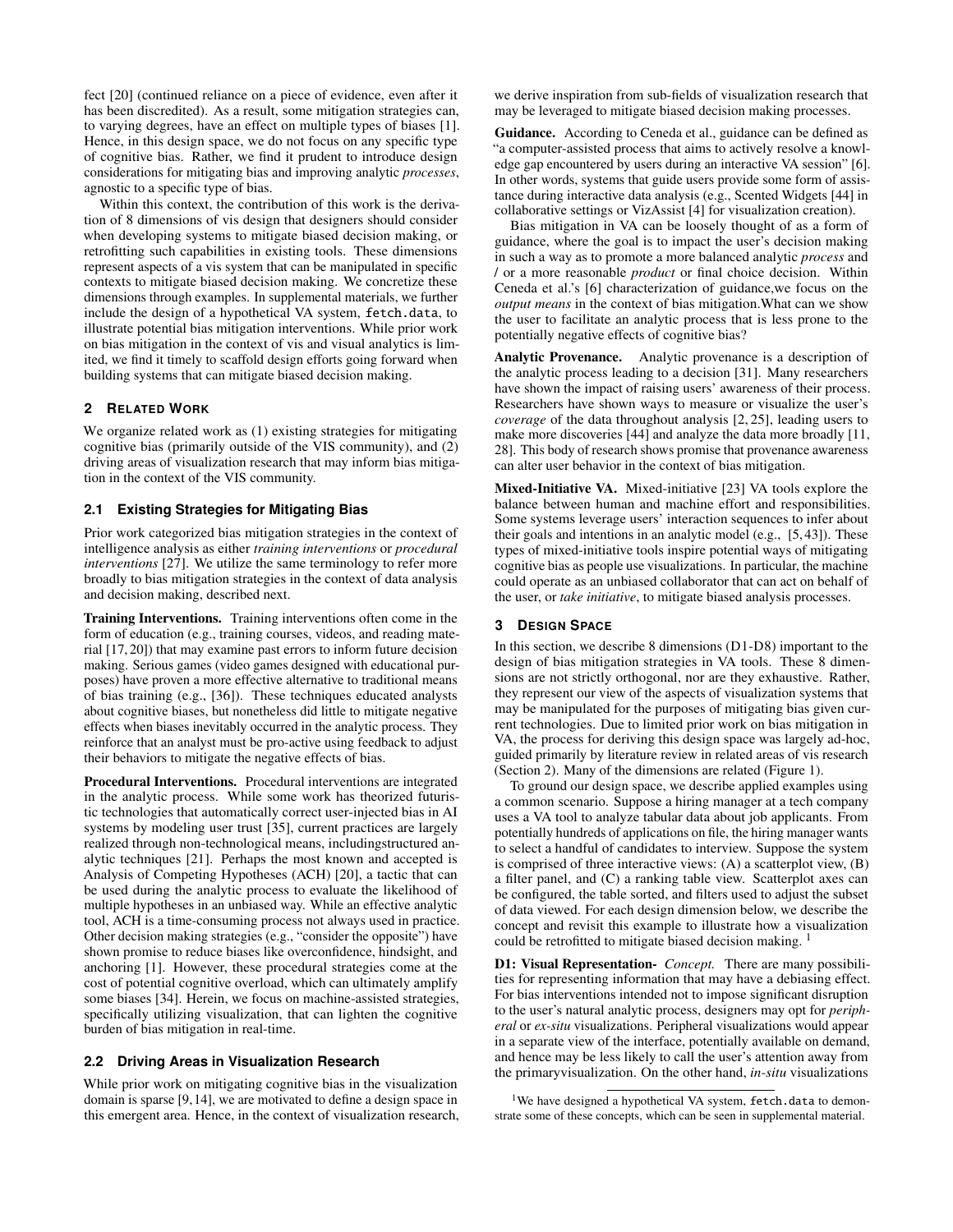would appear within existing views. For example, in-situ visualizations could encode debiasing information in previously unused visual channels (e.g., opacity, color, position, etc). The choice between in-situ v. peripheral display of debiasing information should be informed by (1) type of debiasing information, and (2) intended level of user attention to that information. Furthermore, the representation of information should follow conventions described in vis research. For example, chart types [\[33\]](#page-4-29) and optimal visual encoding [\[8\]](#page-4-1) should be considered based on the type of data presented.

*Example.* Supposethe hiring manager is subject to anchoring bias, or the tendency to rely too heavily on initial "anchoring" informa-tion [\[10\]](#page-4-30) (the first few résumés received). If the first handful of candidates happened to be males, successful bias mitigation strategies could draw the user's attention away from potential gender bias. Some metrics of bias (e.g., [\[41,](#page-4-10)[42\]](#page-4-11)) compare the distribution of user interactions to the underlying distributions of the data. This could be shown in a *peripheral* view showing both distributions. Alternatively, a single metric quantifying the severity of the bias could be encoded as an ambient background display where color or opacity represents level of bias. In another example, history (provenance) could be shown *in-situ* by encoding size of scatterplot points as time spent examining each candidate, drawing attention to those (female candidates) who may have been unintentionally ignored.

D2: Interaction Design- *Concept.* Altering the interaction design may be another impactful way to mitigate bias. For example, a designer's choice between a rectangle or lasso selection may have implications about bias. Similarly, a system could disable interaction with data / views when biased behavior is detected. However, altering interaction design and affordances to mitigate bias can often come at the expense of perceived user control and system usability. Designers of bias mitigation interventions should weigh the tradeoffs of these choices so usability is not unduly compromised.

*Example.* Consider a filtering widget designed to mitigate bias. If the hiring manager applies a filter to exclude female candidates in the data, a typical system response would be to remove female candidates from the views in the visualization. The system could instead respond by presenting a split or duplicated scatterplot view: one in which the manager's intended data is shown (male candidates), and one in which the filtered data is shown (female candidates).

D3: Supporting User Feedback- *Concept.* While the primary objective of bias mitigation interventions is to communicate information from the system to the user, supporting user feedback is likewise important. In real-world systems that may be able to characterize user bias with limited accuracy, it can enable the user to communicate information unknown to the underlying model of bias (e.g., that a presumed bias is not due to unconscious error, but rather an external task constraint). When user feedback is supported, users may be given an increased sense of mutual understanding or common ground with the system. Further, models of user bias might be improved as a result.

*Example.* In the hypothetical hiring scenario, suppose the system detects a strong (gender) bias in that the hiring manager has primarily interacted with male candidates. One system response could be to recommend female candidates. However, the hiring manager's focus could be the result of a constraint on the task unknown to the system (e.g., a division of labor between two managers). If the manager dismisses the recommendation of female candidates, the system can elicit feedback (e.g., via a pop-up dialog) to clarify information potentially outside the system's purview. Reasons may include things like a repetitive recommendation, an irrelevant recommendation, or an external task constraint. According to the hiring manager's selection, the system may alter the underlying model of bias to account for these preferences or constraints.

D4: Type of Debiasing Information- *Concept.* A primary consid-

eration in designing bias mitigation strategies is the type of debiasing information that the system will capture and communicate to the user. Types of debiasing information that could promote user awareness includes things like analytic provenance, summative metrics that quantify the analytic process [\[12,](#page-4-31) [24\]](#page-4-32), and so on. We could further conceive of future systems that are able to identify specific types of bias the user may be subject to by name (e.g., confirmation bias [\[30\]](#page-4-33), anchoring bias [\[10\]](#page-4-30), etc). Systems should ideally communicate information about potential biases in a way that guides users to counteract them (i.e., they should be *informative* and *actionable*).

*Example.* Suppose the hiring manager is exhibiting signs of availability bias [\[39\]](#page-4-34), or a heavy reliance on information that is most easily remembered or most recent (i.e., the most recent application received). When bias is detected (i.e., the hiring manager is exhibiting signs of availability bias), the system could show provenance information to the hiring manager by adding an additional view to the interface that shows a snapshot of various stages of history of the manager's analytic process (e.g., like the history shown in [\[19\]](#page-4-35)). Alternatively, the system could show the results of summative interaction metrics, similar to the metric visualization in [\[41\]](#page-4-10). This could enable the hiring manager to reflect on their process and adjust.

D5: Degree of Guidance- *Concept.* Degree of guidance is analogous to Ceneda et al.'s *guidance degree* in VA guidance [\[6\]](#page-4-18). It can be thought of as a spectrum that refers to how much the system "helps" the user. On one end of the spectrum, the system provides little intervention, while on the other end, the system more aggressively steers the user. Ceneda et al. describe three scenarios for degrees of guidance: *orienting*, *directing*, and *prescribing*, examples of which are described below. The degree of guidance adopted must be considered alongside tradeoffs of user experience. Systems that deny user control may come at the expense of perceived usability issues.

*Example.* An *orienting* bias mitigation strategy would promote user awareness of their biases. For example, the system could size candidates in the scatterplot according to the hiring manager's focus (where larger points represent neglected candidates). A *directing* bias mitigation strategy could suggest candidates to the hiring manager to consider from the pool of candidates who have not been analyzed. A *prescribing* bias mitigation strategy would involve the system assuming initiative or otherwise taking control from the user. An example of this might be disabling filters or interactions with specific candidates.

D6: Intrusiveness- *Concept.* Intrusiveness refers to how much the system interrupts or otherwise intrudes on the user's analysis process. On the low end of the spectrum, bias information may be presented peripherally or even on demand (i.e., user attention optional). Highly intrusive mitigation strategies may present information front and center requiring the user's attention until the perceived bias is addressed. The level of intrusiveness of the intervention should not outweigh the intended benefit, however. In lower-cost decisions (e.g., analyzing a dataset of food to construct a weekly menu), a highly intrusive bias mitigation strategy would likely be unwelcome to the user. On the other hand, the intrusion may be acceptable for decisions that carry greater importance (e.g., criminal intelligence analysis). This is distinct from D5 (DEGREE OF GUIDANCE). Consider the following analogy: suppose a person asks her friend for directions from point A to point B. The friend may draw a map, suggest GPS, or walk her friend there herself (i.e., DEGREE OF GUIDANCE). If she walks with her friend, she may exhibit a spectrum of INTRUSIVENESS (e.g., how closely does she stand to her friend).

*Example.* In our hypothetical scenario, a minimally intrusive mitigation strategy may present bias information to the hiring manager only *on-demand*. For example, there may be a tab in the interface that reveals information about the model of user bias when clicked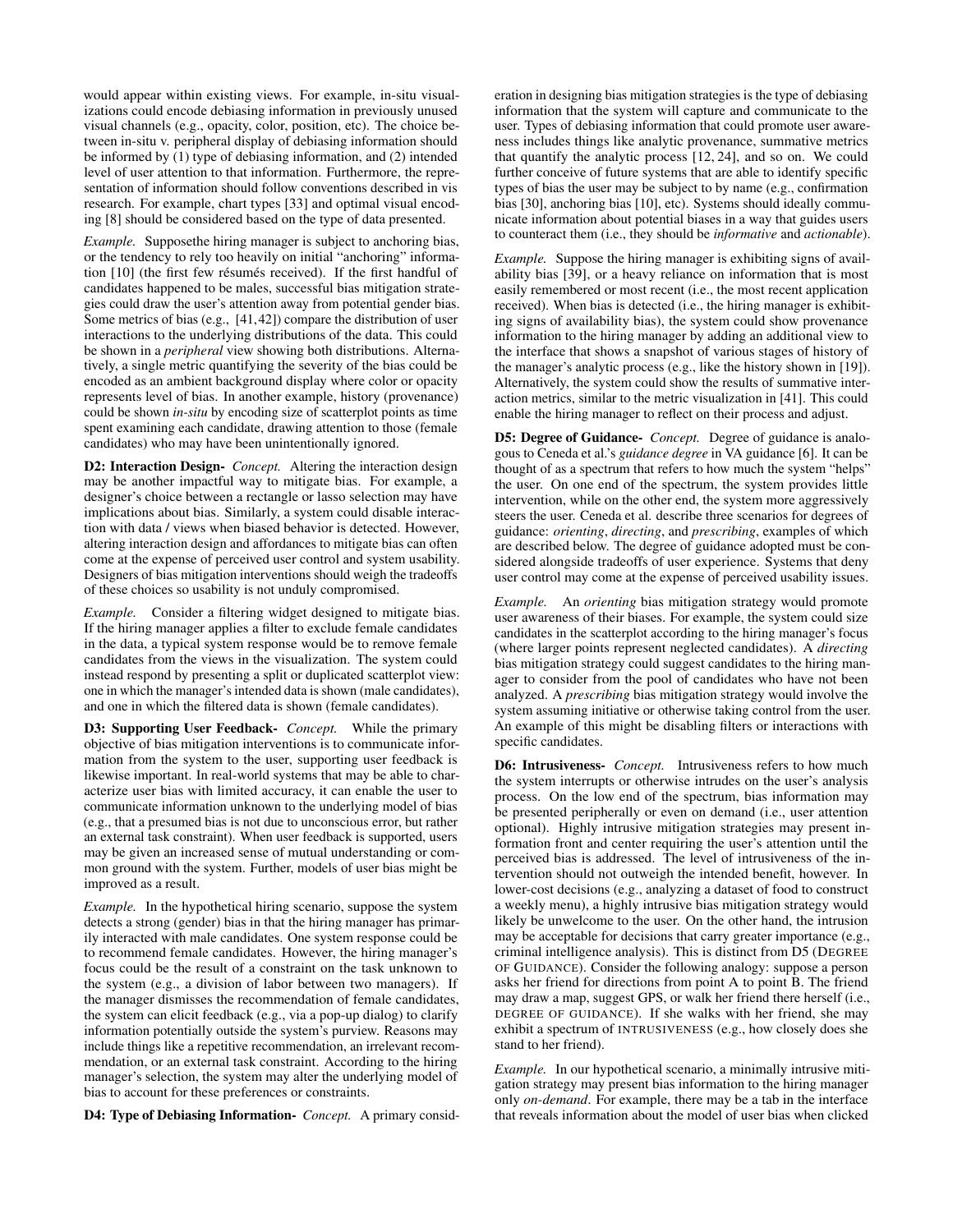on. A more intrusive bias mitigation strategy could be a pop-up notification repeatedly alerts the hiring manager until a less biased analysis state is reached.

D7: Task Presentation and Framing- *Concept.* Changes to the presentation of information can have an impact on the analytic process and outcome. Framing has been found to strongly shape decision-making [\[38\]](#page-4-36), including richness of language used and positive v. negative terminology to describe logically equivalent information [\[40\]](#page-4-37). In one study, researchers showed that people chose one treatment (surgery) over another (radiation therapy) when it was described as having a 90% short-term survival rate v. a 10% immediate mortality rate [\[29\]](#page-4-38). In addition to language, visual framing or anchoring can also shape decision making [\[7\]](#page-4-39). In situations where designers of bias mitigation interventions have control of the task, thoughtful consideration should be given to the often subtle-seeming aspects of task presentation.

*Example.* This contextual consideration is primarily limited to situations in which the designer has control over the presentation of the task (e.g., in a user study). In our hypothetical scenario, the job description can impact the analysis process. For example, the framing of criminal background criteria may alter the hiring manager's threshold for minimally viable candidates (e.g., the negative framing "does not have a criminal record" may lead to a lower decision threshold than the positive framing "has a clean record"). Visual framing of information can also impact decision making (i.e., the relative size and spatial arrangement of multiple views, the order in which the hiring manager is trained to use them, etc).

D8: Collaboration- *Concept.* Collaborative contexts have potential to mitigate bias by allowing others to check an analyst's work. By leveraging "wisdom of crowds", collaboration mitigates that no sub-optimal individual decision prevails [\[22,](#page-4-40) [32\]](#page-4-41). Analysts teaming on a project may be alerted to biased behaviors, to ensure they cross-validate each other's work. In this case, prior work on fostering awareness in collaborative settings can be informative [\[2,](#page-4-22) [3,](#page-4-42) [16\]](#page-4-43). Collaboration is contextually relevant, as it may be infeasible in many scenarios due to the nature of the decision (e.g., a personal healthcare decision) or other constraints (e.g., division of labor).

*Example.* To leverage collaboration to mitigate biased decision making, designers of the vis tool could show traces of other hiring managers' exploration behaviors. For example, this could entail coloring points in a scatterplot based on which have been previously examined by other hiring managers (e.g., [\[2\]](#page-4-22)).

## **4 CHARACTERIZING EXISTING SYSTEMS**

Two recent works have designed interventions within visualization systems to mitigate cognitive bias [\[9,](#page-4-8) [14\]](#page-4-9). For each, we describe the context of the problem, the bias intervention, and how it fits within the aforementioned design space.

Mitigating Selection Bias. In analyzing high dimensional data sets, many dimensions may exhibit correlations. Hence, when attempting to select a sample from a larger dataset, the analyst may unintentionally filter out a representative part of a population (i.e., selection bias) [\[14\]](#page-4-9). To mitigate selection bias, Gotz et al. modified a visualization tool, DecisionFlow. Specifically, they modified an existing view in the visualization (D1, in-situ) by adding a color-coded bar after each subsequent data selection to depict the similarity of the subset to the original dataset. The color-coding of the bar was based on a computed value (D4, bias metric) that quantified the differences in variable distributions between the two datasets. They also added a secondary view (D1, ex-situ) that provided details about how variables of the data were constrained either via direct or unintentional filtering via correlation. These modifications represent an *orienting* degree of guidance (D5) that is relatively unintrusive (D6). They did not modify the interaction design (D2), task presentation (D7), or collaborative nature (D8) of the system, and did not enable user feedback (D3).

Mitigating the Attraction Effect. Dimara et al. designed an experiment to test two different strategies for mitigating the attraction effect (the phenomenon where a person's decision between two alternatives is altered by the introduction of an irrelevant third option) in scatterplots [\[9\]](#page-4-8). In one strategy, they highlighted optimal choices with a brightly colored stroke (D1, in-situ) before users clicked to select their choice point. This constitutes an *orienting* degree of guidance (D5). In another design, they altered the task framing (D7) and interaction design (D2) from "select a point" to "eliminate points until only one remains". While this was more effective than the first strategy, it could have usability implications as it represents a more intrusive (D6) design. For both strategies, they do not support user feedback (D3) or collaboration (D8). By virtue of these mitigation strategies taking place within an experiment, the debiasing information (D4) was a precondition to the study.

# **5 DISCUSSION**

This design space does not exhaustively include all possible contextual design considerations when building visualization systems that can mitigate biased decision making. For example, the device type may drive design choices that are compatible with varying input modalities or screen sizes (e.g., haptic feedback or other non-visual channels when screen real-estate is limited). Mitigation strategies may also be adaptive to the type of user of the system (casual user, domain expert, data analyst, etc). Furthermore, while we have focused on improving decision making *processes*, agnostic to a specific type of bias, there may be more targeted mitigation strategies that address a specific type of bias. Some of these limitations could be overcome by future systematic literature review (e.g., revisiting ad-hoc dimensions).

Choices within this design space must be balanced with potentially conflicting design considerations. For example, higher levels of INTRUSIVENESS may mitigate bias, but at the expense of user frustration in using the system. In addition, we have assumed that the TYPE OF DEBIASING INFORMATION is given a priori. However, the collection of this information within a system may necessitate its own design considerations. Systems that compute bias metrics based on user interaction sequences (e.g., [\[41,](#page-4-10) [42\]](#page-4-11)) will have constraints on VISUAL REPRESENTATION and INTERACTION to ensure that the user's interactions adequately capture their cognitive process. Hence, this may conflict with bias mitigation strategies that involve altering that design.

# **6 CONCLUSION**

We presented 8 dimensions of visualization design that can be manipulated to promote a less biased decision making process. The design space was developed based on related literature in cognitive science and visualization research. Because bias mitigation in VA is an emergent topic, few of these strategies have been evaluated. Hence, future work should begin to implement and assess the various strategies within this design space to understand in which contexts each strategy might excel or fail. Furthermore, it is important to understand the relationship and implications of combining multiple mitigation strategies.

This design space can inform the design of future visualization systems that can better support human decision making processes. It is our hope that this work may serve as a call to action within the visualization community to address problems around the design and evaluation of systems that can guard against people's inherent cognitive limitations.

## **ACKNOWLEDGMENTS**

This work was supported in part by the National Science Foundation grant IIS-1813281, and the Siemens FutureMaker Fellowship.